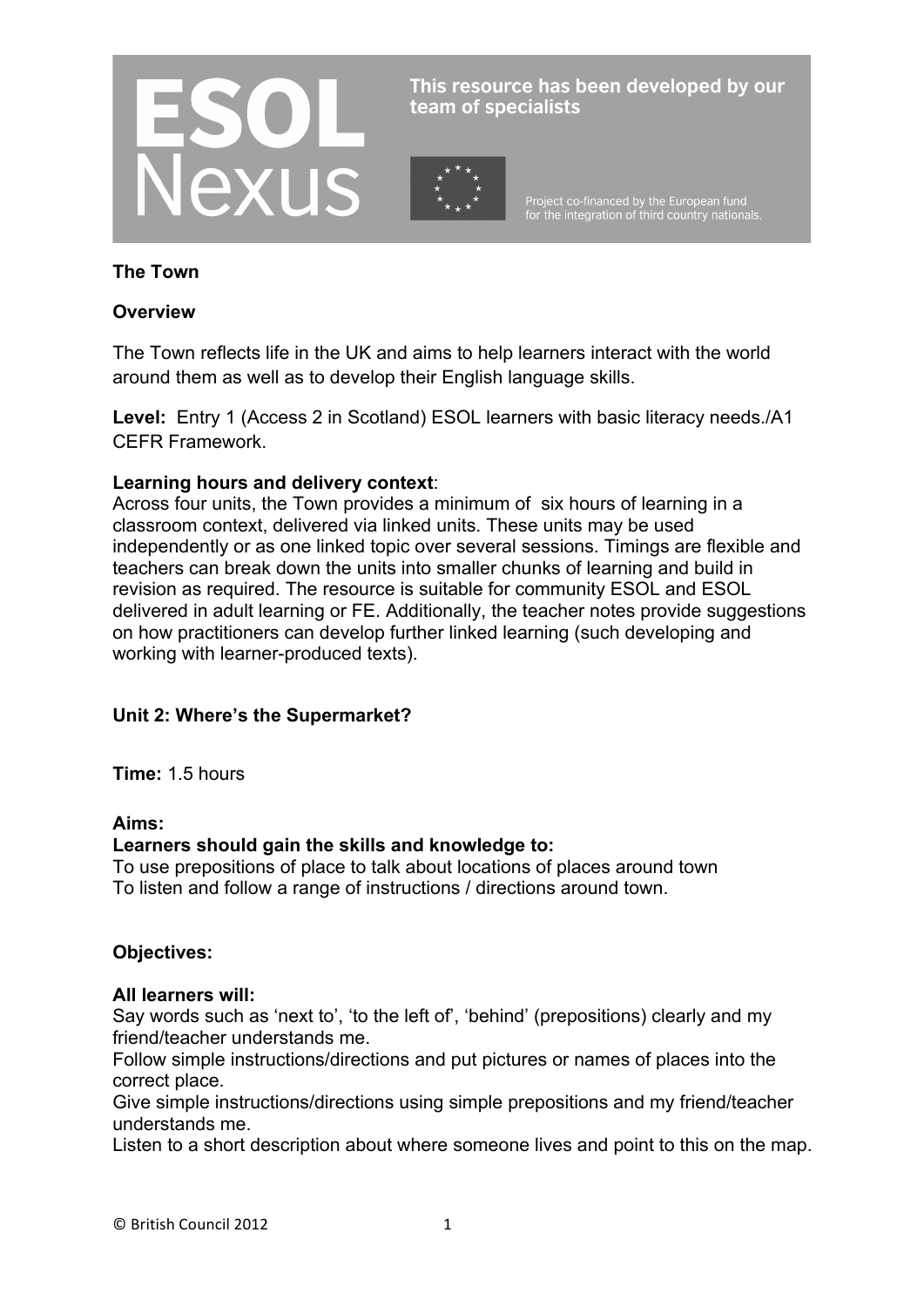### **Some learners will:**

Listen and identify words such as 'next to', 'to the left of', 'behind' and say them clearly so your friend/teacher understands you.

Read and put simple sentences using prepositions into the correct order.

Write simple sentences to say where places are in the Town using prepositions. Copy simple sentences about the Town after you have put them in the correct order

#### **Preparation:**

You will need:

- Picture cards with word labels from Unit 1 cut up
- Map from Unit 1 (printed out or projected on IWB or projector)
- Preposition sentences for teacher to read out to class
- Pictures of characters for Activity 3
- Sentences to describe where the characters live
- Handwriting paper for copying
- Cut ups for sentence construction

Materials suggested:

- IWB or projector
- Cuisenaire Rods or items in the classroom (board rubber, pens)

### **Suggested Procedure**

### **1. Introducing prepositions:**

### **next to, to the left, to the right, opposite, behind, in front of, in between**

You will need:

- Map from Unit 1
- Cuisenaire Rods or items in the classroom (board rubber, pens)

Introduce the class to the prepositions you will use to identify where places are around town.

Here are some suggestions:

### • **Picture speculation**

Show on the IWB/projector/as paper copy, the **map** (included in Unit 1) and ask learners to identify different places. This can be revision from Unit 1. Elicit prepositions of place by pointing at two places on the map and eliciting target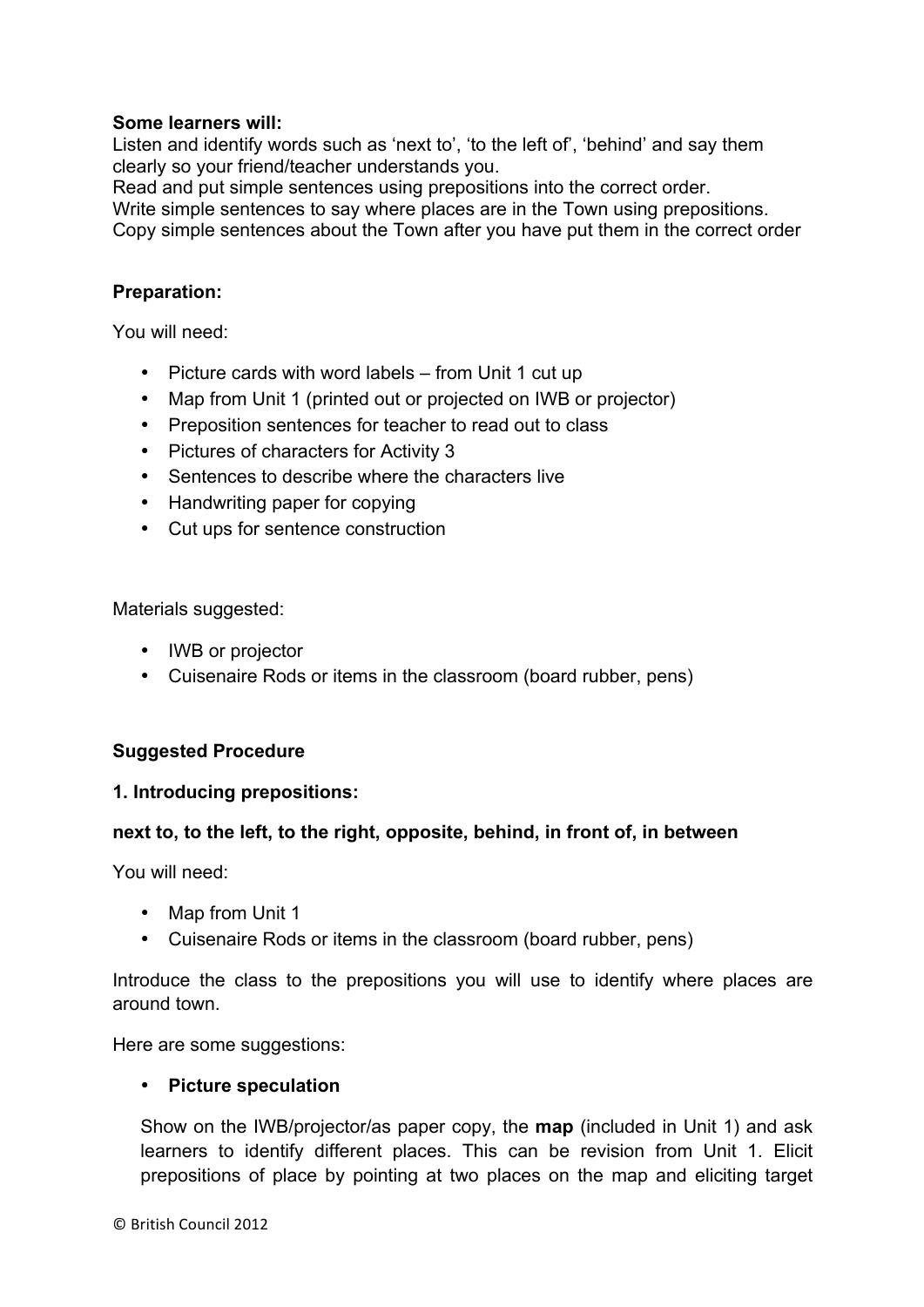language from the learners. Invite learners to come and write the target words on the board – if appropriate to the confidence/level of learners.

## • **Construction of Cuisenaire rods**

Take two Cuisenaire rods and place next to each other, elicit the preposition from the class. Continue until all target prepositions have been taught. When finished, nominate learners to come and demonstrate their knowledge of prepositions.

If Cuisenaire rods are not available, other classroom items (board rubber, pens, books) will work well too.

Alternatively, you may wish to demonstrate prepositions by getting learners to move next to, behind, to the left of, to the right of, each other.

## **2. Give, listen and follow instructions using prepositions.**

You will need:

- IWB / Projector / whiteboard
- Map from Unit 1
- Activity 2 Teacher read audio
- Flashcards of places and corresponding words from Unit 1
- Explain to the class that they are going to listen to sentences containing prepositions. Ask learners to predict what they are going to hear. Use the **map** from previous activity (IWB/projector/paper copy) to get learners to state where some places are. Invite learners to come and write short predictive sentences on the IWB / white board. Alternatively, you may wish to scribe some of the sentences.
- Read out **Activity 2 teacher read audio** to learners. When finished ask the group to check if their predictions were correct. Read the text again and ask learners to listen and manipulate the flashcards on the table into the correct formation.
- To differentiate:

Emergent readers or low level learners can use the pictures of places to move into the correct location on the table.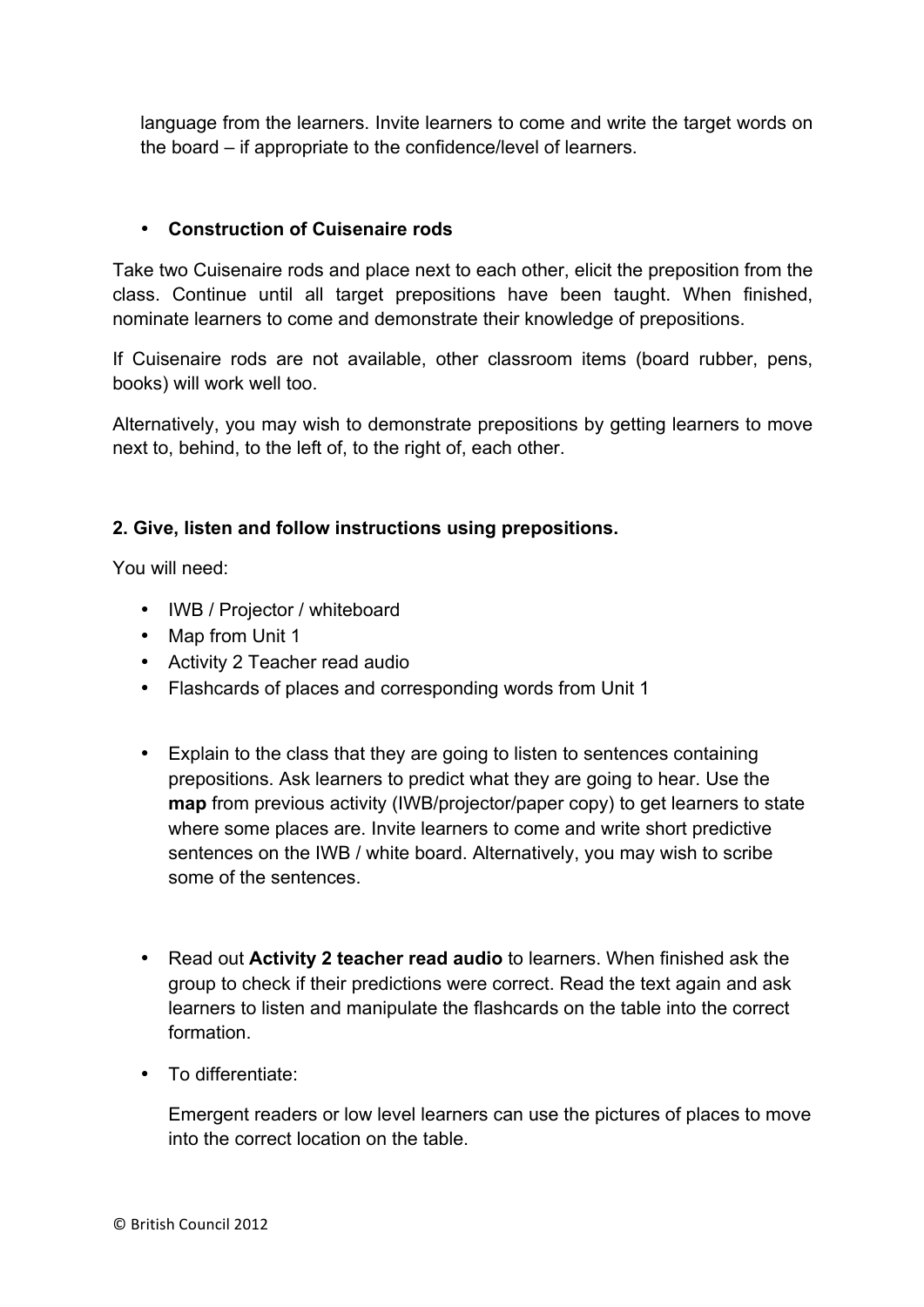More confident readers can use word cards taken from the Unit 1 to move into the correct location on the table.

An extra activity has been provided in **Activity 2 Teacher read audio** for learners to listen and identify which sentence has been read.

• To check understanding, nominate learners to say where places are whilst another learner comes and sticks the word cards or pictures on the board. Encourage class to peer correct if necessary.

Alternative to the previous activity, learners could carry out a Picasso activity where learners can work in pairs, small groups or whole classes. Ask one learner to say where places are on a map while their partner, group or rest of the class listens and draws the actual place on a map. When the activity has finished learners will be able to compare their drawn maps with their partner to see how similar or different they are. Learners will be able to keep these drawings with them for future descriptive work.

# **Describing where places are.**

You will need:

- a set of either word cards or pictures of places (one per learner).
- a barrier to place in between pairs of learners
- Set up learners in pairs and number them individually #1 and #2. For less confident learners hand out **place picture cards from Unit 1**, for more confident readers hand out **place word cards from Unit 1.** If available, learners can use a barrier (books / folders stood up) between them so they cannot see each other's flashcard formation. #1 will place pictures / word cards on the desk in an order chosen by the learner, then describe where the places are. #2 must listen and place their flashcards in the same formation. Once the activity is finished, learners can compare their picture / word formations.

# **3. Listen and identify where people live on the map.**

You will need:

- Pictures of the four characters
- Activity 3 'Where people live'.
- Map from Unit 1 (paper copy / IWB / projector)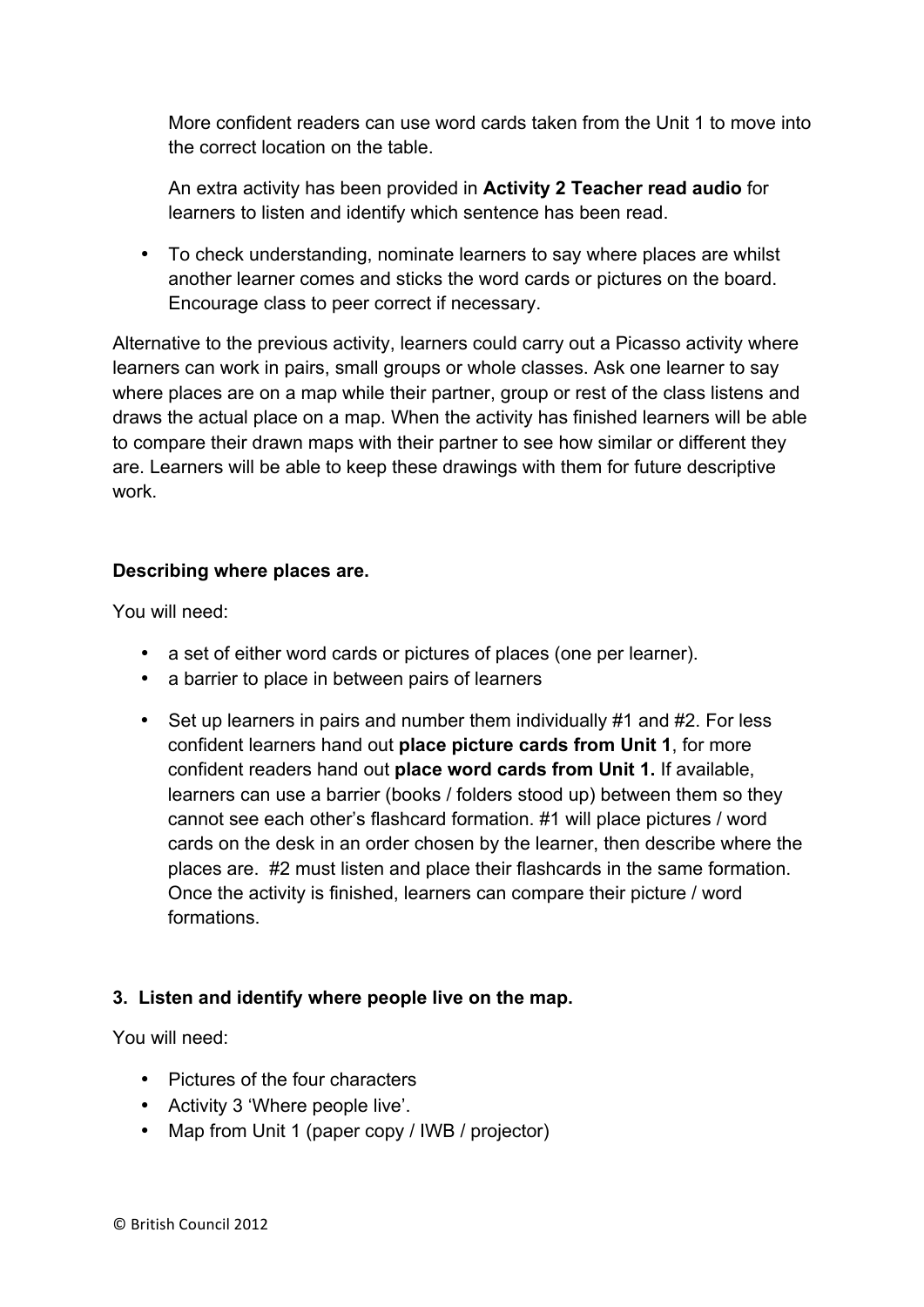Introduce four characters to the class by distributing pictures amongst learners or sticking pictures on walls. Encourage learners to speculate who they are. Do they have a job? Where do they live? Who do they live with?

Show the **map** and get learners to predict where they think the characters live. Review any spoken language errors by encouraging peer correction.

Read **Activity 3 'Where people live'** to the group and get learners to identify on copies of their maps where this place is by marking A, B, C or D. State all sentences then encourage learners to compare their maps with others in the group.

To check learners work, carry out the activity on the IWB or projector and nominate or request learners to come and stick the correct picture of the character on the map.

# **4. Write descriptive sentences using prepositions of places in town.**

You will need:

- Writing paper (two types of guide lined paper provided)
- Activity 4 Sentence Cut ups
- Activity 4 Read and copy sentences
- True and false questions
- Picture and word cards from Unit 1
- Map of the Town from Unit 1

Activity 4 has been designed to be work on student's individual skills and abilities. You will find a range of activities to use with a range of literacy levels.

Here are some suggested activities:

• For emergent readers use **Activity 4 Read and copy sentences (2 pages)**

Hand out a copy of worksheet to students. Students can work on reading sentences using place names and prepositions to establish a connection between the words and sentence structure. Students can then copy the sentences into the space provided on the worksheet. Extra writing space has been provided at the end of the worksheets for extra practise or a chance to write some sentences independently.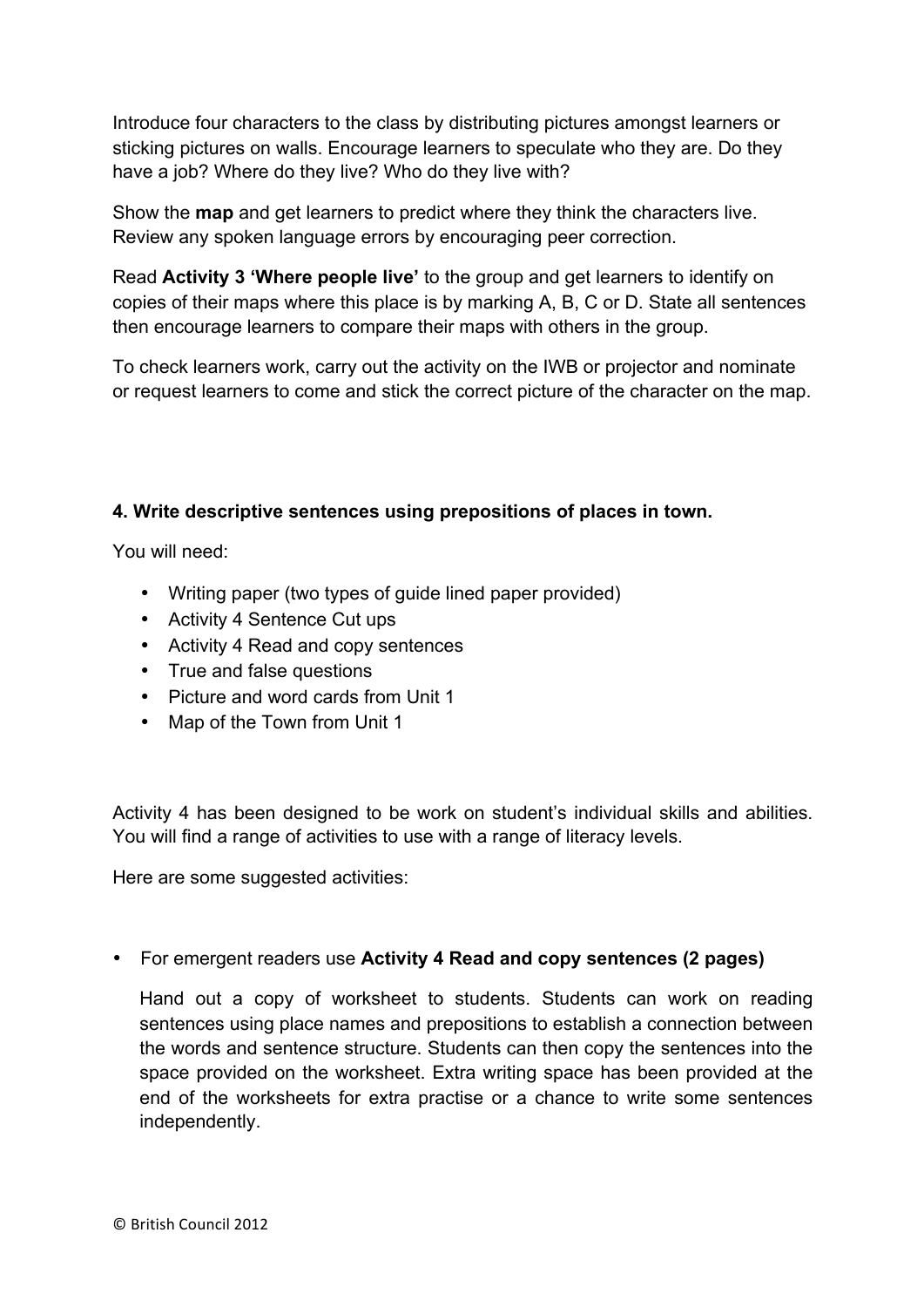• For students who can read and understand basic prepositional sentences use **True and False Questions**

Hand out a copy of the worksheet to each student. Get the students to fold over the worksheet along the dotted line. Model the task and get students to demonstrate their understanding. When students have finished they can unfold the worksheet to reveal the answers which they can mark themselves. Students can then copy these sentences to practise writing skills. Alternately for higher students, ask them to make the false sentences true.

• For students who need to develop sentences structure use **Activity 4 Sentence Cut Ups (two different levels)**

This activity can be completed individually or in groups. Print out and cut up the worksheet prior to the session. Model the task and ask your students to construct a sentence accurately.

When students have completed the task you can get them to check by matching their sentences with the map. If multiple groups of students are carrying out this task, get them to check their sentences with each other.

Students can then write their sentences up to practise writing skills.

• For students who can write independently

Ask learners to recall the sentences which were used in the previous activity. Show either on IWB/projector/paper copy, the **map** from Unit 1 and generate discussion about places on the map. Model some sentences for example, 'the flats are opposite the school'.

Write an example, or ask a student to come and write a sentence on the board as a model. Explain to the class they are going to write some sentences about where the characters live using prepositions.

Students who are able to write independently can use the lined paper to write some sentences using prepositions. When finished, students can be encouraged to swap over their sentences with a partner to peer assess and mark for mistakes.

Students can work on a number of areas, including: